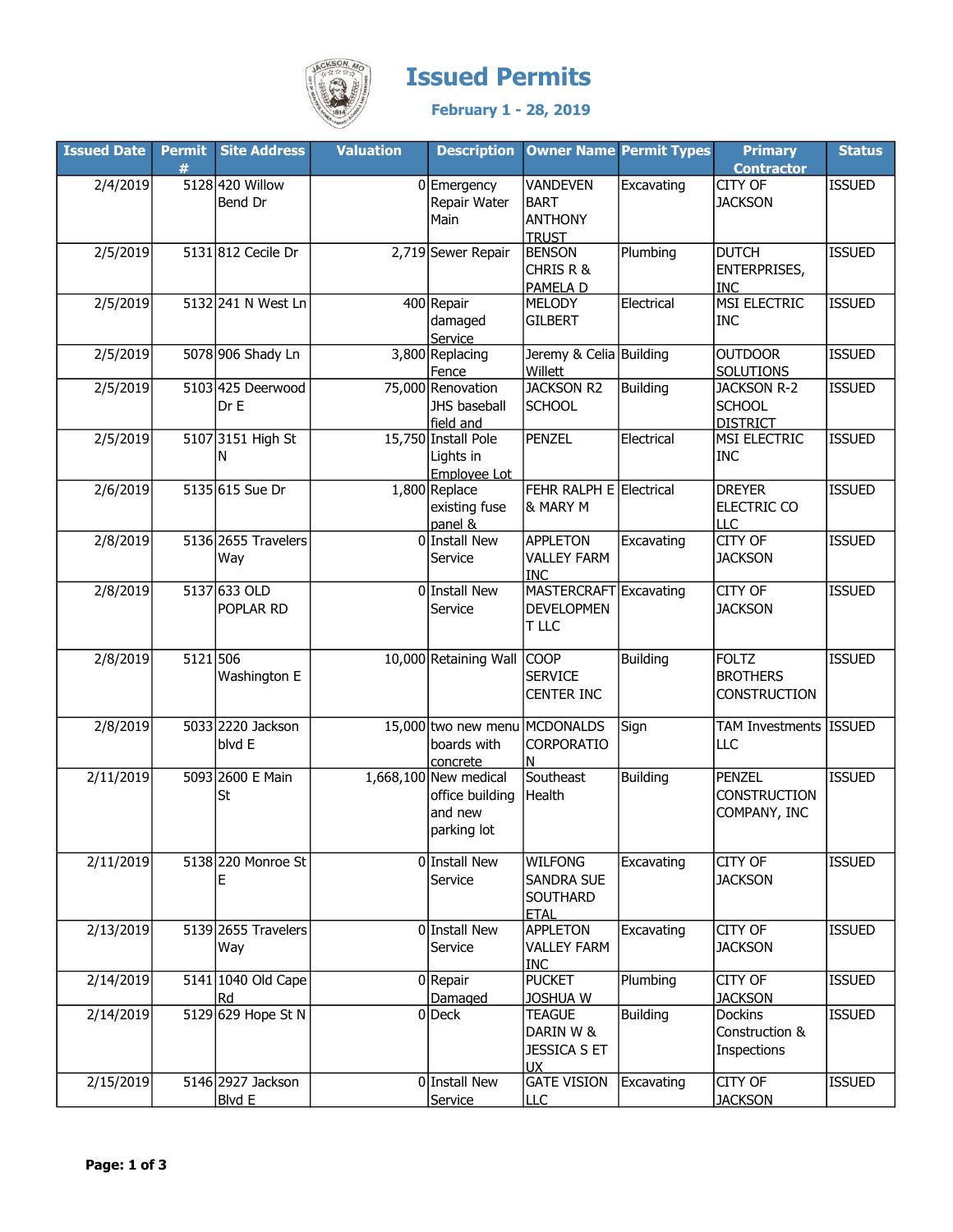| 2/19/2019 |          | 5134 220 E Monroe<br>St            | 80,000 Interior<br>Remodel for<br>Dental Office                      | <b>WILFONG</b><br>SANDRA SUE<br>SOUTHARD                               | <b>Building</b> | <b>WILLIAMS</b><br><b>BROTHERS</b><br><b>CONTRACTING</b>           | <b>ISSUED</b> |
|-----------|----------|------------------------------------|----------------------------------------------------------------------|------------------------------------------------------------------------|-----------------|--------------------------------------------------------------------|---------------|
|           |          |                                    |                                                                      | <b>ETAL</b>                                                            |                 | LLC                                                                |               |
| 2/19/2019 |          | 5145 5309 Sandy<br><b>Brae</b>     | 0 Install New<br>Service                                             | <b>RAMSEY</b><br><b>BRANCH LLC</b>                                     | Excavating      | <b>CITY OF</b><br><b>JACKSON</b>                                   | <b>ISSUED</b> |
| 2/20/2019 |          | 5152 421SPRING<br>VIEW DR          | $1,200$ Repair<br>damaged<br>Service                                 | <b>MANSKER</b><br>VADE F &<br>LUCINDA A UX                             | Plumbing        | <b>HACKER</b><br><b>PLUMBING</b><br>HEATING & A/C,<br><b>BRUCE</b> | <b>ISSUED</b> |
| 2/25/2019 |          | 5155 278 Green<br>Meadows Dr       | 1,800 New Gazebo                                                     | PRICE SHAWN Building<br>L & PAMELA D<br>ET UX                          |                 | 1SELF                                                              | <b>ISSUED</b> |
| 2/25/2019 |          | 5082 1270/1272<br>Declaration Dr   | 225,000 New Duplex                                                   | Southeast<br>Electric LLC                                              | <b>Building</b> | <b>SOUTHEAST</b><br><b>ELECTRIC LLC</b>                            | <b>ISSUED</b> |
| 2/25/2019 |          | 5085 2685 Main St<br>E             | 35,000 Alterations to<br>partitions,<br>mechanical,<br>electric, and | <b>SIEMER</b><br><b>DEVELOPMEN</b><br>T LLC                            | <b>Building</b> | DAVID POE<br><b>CONSTRUCTION</b><br><b>SERVICES</b>                | <b>ISSUED</b> |
| 2/25/2019 |          | 5127 2170 WATSON                   | 31,931 SWIMMING<br><b>POOL</b>                                       | <b>STARZINGER</b><br>SCOTT D &<br>PEGGY G ET<br><b>UX</b>              | <b>Building</b> | ALOHA POOLS &<br><b>SPAS</b>                                       | <b>ISSUED</b> |
| 2/25/2019 |          | 5111 3235 Jackson<br><b>Blvd E</b> | 40,000 Demo house<br>w/o intentions<br>to rebuild                    | <b>RUCKMAN</b><br>DANIEL J &<br><b>MARY BETH</b><br><b>UX ETAL</b>     | Demolition      | PUTZ BACKHOE<br>SERVICE, LLC /<br>MICHAEL PUTZ                     | <b>ISSUED</b> |
| 2/26/2019 |          | 5160 430 Oakhill Rd                | $1,800$ replace water                                                | Lucas Kester                                                           | Plumbing        | 1SELF                                                              | <b>ISSUED</b> |
| 2/26/2019 |          | 5162 3096 Praire<br>View Trl       | 0 Extend Water<br>Line                                               | <b>DIRNBERGER</b><br><b>JYOTHI</b>                                     | Excavating      | CITY OF<br><b>JACKSON</b>                                          | <b>ISSUED</b> |
| 2/26/2019 |          | 5151 611 Sara St                   | 8,150 Installing<br>Fence                                            | CALEB<br><b>BROOKS</b>                                                 | <b>Building</b> | J & S Fence                                                        | <b>ISSUED</b> |
| 2/27/2019 |          | 5163 215 W Vale Dr                 | $0$ Relocate<br><b>Water Meter</b>                                   | <b>KOCH JASON</b><br>& KATE ET UX                                      | Excavating      | CITY OF<br><b>JACKSON</b>                                          | <b>ISSUED</b> |
| 2/27/2019 |          | 5164 640 N Hope St                 | $0$ Relocate<br>Water Meter                                          | <b>HOUSTON</b><br><b>CHERYL ANN</b>                                    | Excavating      | CITY OF<br><b>JACKSON</b>                                          | <b>ISSUED</b> |
| 2/27/2019 |          | 5165 112 N Ohio St                 | $0 $ Relocate<br><b>Water Meter</b>                                  | <b>PREUSSER</b><br><b>VIRGIE E</b><br><b>TRUST</b>                     | Excavating      | CITY OF<br><b>JACKSON</b>                                          | <b>ISSUED</b> |
| 2/27/2019 |          | 5166 141 Florence<br><u>St</u>     | $0$ Relocate<br><b>Water Meter</b>                                   | ELFRINK JOSH Excavating<br>C                                           |                 | CITY OF<br><b>JACKSON</b>                                          | <b>ISSUED</b> |
| 2/27/2019 |          | 5167 423 N<br>Maryland St          | $0$ Relocate<br><b>Water Meter</b>                                   | <b>VEIT</b><br><b>SHANNON L</b>                                        | Electrical      | CITY OF<br><b>JACKSON</b>                                          | <b>ISSUED</b> |
| 2/27/2019 |          | 5168 1417<br>Briarwood             | $0 $ Relocate<br>Water Meter                                         | CRAWFORD<br><b>CHRISTOPHER</b><br>D & KELLY S<br><b>UX</b>             | Excavating      | CITY OF<br><b>JACKSON</b>                                          | <b>ISSUED</b> |
| 2/27/2019 |          | 5169 1285<br>Greenleaf ave         | 0 Relocate<br><b>Water Meter</b>                                     | <b>RUSHING</b><br>MICHAEL W &<br>DONNA R UX                            | Excavating      | CITY OF<br><b>JACKSON</b>                                          | <b>ISSUED</b> |
| 2/27/2019 |          | 5170 864 August St                 | $0$ Relocate<br><b>Water Meter</b>                                   | <b>BAYLESS</b><br><b>KENNITH D</b>                                     | Excavating      | CITY OF<br><b>JACKSON</b>                                          | <b>ISSUED</b> |
| 2/27/2019 | 5171 624 | Greensferry                        | 0 Relocate<br><b>Water Meter</b>                                     | <b>LOONEY</b><br><b>BEVERLY A</b>                                      | Excavating      | CITY OF<br><b>JACKSON</b>                                          | <b>ISSUED</b> |
| 2/27/2019 |          | 5172 827 August St                 | $0 $ Relocate<br><b>Water Meter</b>                                  | <b>BOURLAND</b><br><b>JOHN &amp;</b><br><b>FOWLER</b><br><b>PAMELA</b> | Excavating      | CITY OF<br><b>JACKSON</b>                                          | <b>ISSUED</b> |